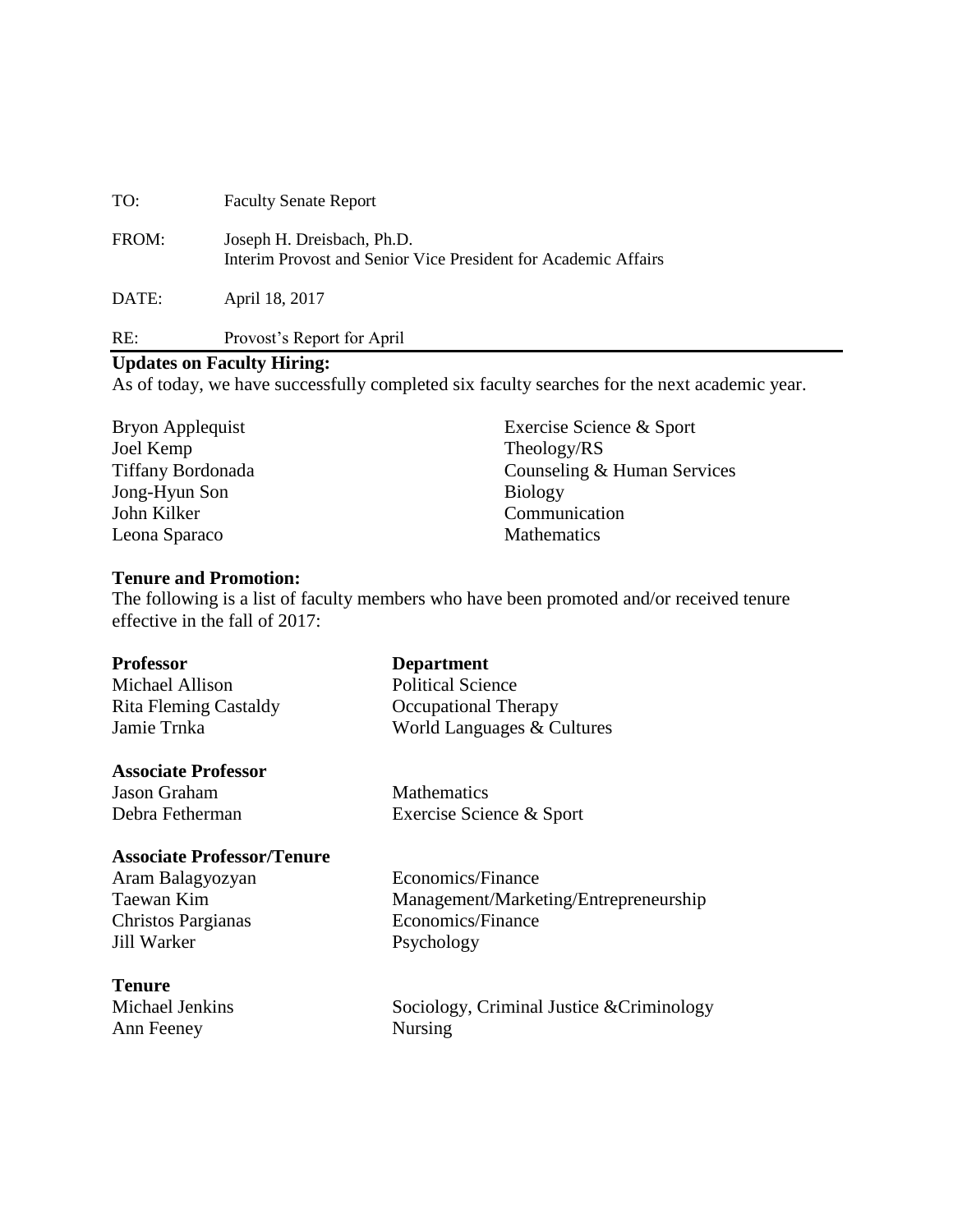#### **Faculty Development:**

Provost Enhancement Awards: Nine Excellence Awards were presented at the Faculty Appreciation Day dinner held on April  $6<sup>th</sup>$ . This year's recipients were:

| Kimberly A. Subasic, Ph.D.  | Excellence in the Scholarship of Teaching $&$ Learning     |
|-----------------------------|------------------------------------------------------------|
| Michael J. Jenkins, Ph.D.   | <b>Excellence in Scholarly Publication</b>                 |
| Stephen E. Whittaker, Ph.D. | Excellence for University Service and Leadership           |
| Cyrus P. Olsen, III, Ph.D.  | Excellence in Advancing Interdisciplinary Study            |
| Ann A. Pang-White, Ph.D.    | <b>Excellence in Advancing Global Learning</b>             |
| Maria J. Oreshkina, Ph.D.   | Excellence in Integrating Diversity in Learning            |
| Patricia L. Wright, Ph.D.   | Excellence in Integrating Mission and Justice into the     |
|                             | Curriculum                                                 |
| Rebecca S. Beal, Ph.D.      | Excellence in Adapting Classic Principles of Jesuit        |
|                             | Pedagogy into the Curriculum: The Magis                    |
|                             |                                                            |
| Summer 2017 Grants:         |                                                            |
|                             |                                                            |
| Dr. Sean Brennan            | Ike's Man at the UN: Henry Cabot Lodge, Jr. and the        |
|                             | <b>United Nations</b>                                      |
| 1953-1961                   |                                                            |
|                             |                                                            |
| Dr. Arthur Catino           | A New Method for the Preparation of Tetraarylmethanes      |
|                             |                                                            |
| Dr. Daniel Haggerty         | Developing Philosophy Curriculum for the RN to BSN         |
|                             | Program at The University of Scranton                      |
|                             |                                                            |
| Dr. Michael Jenkins         | International Police and Civil Society Organizations in    |
|                             | Peacekeeping                                               |
|                             |                                                            |
| Dr. Barry Kuhle             | On the Origin of the Evolution Revolution: Conversations   |
|                             | with the Pioneers of Evolutionary Psychology, Biology, and |
|                             | Anthropology                                               |
|                             |                                                            |
| Dr. Matthew Meyers          | A Phenomenology of Nietzsche's Free Spirit                 |
|                             |                                                            |
| Dr. Patricia Wright         | Certified Hospice and Palliative Nurse (CHPN)              |
|                             | <b>Certification and Practice Review</b>                   |
|                             |                                                            |

# **Strategic Initiatives Funding:**

I am pleased to announce that the Fr. Quinn upon the recommendation of the University's Planning Committee have approved the first "Strategic Initiatives" Awards. The Strategic Initiatives Fund is intended to identify and support innovative projects that will advance the goals of the University's Strategic Plan. We received 25 proposals totally \$550,000 and funded 14 awarding \$254,293. Please see attachments for list of winning projects.

| <b>Charles Pinches</b><br>Uganda Conference & Intersession Courses | \$28,000 |
|--------------------------------------------------------------------|----------|
|--------------------------------------------------------------------|----------|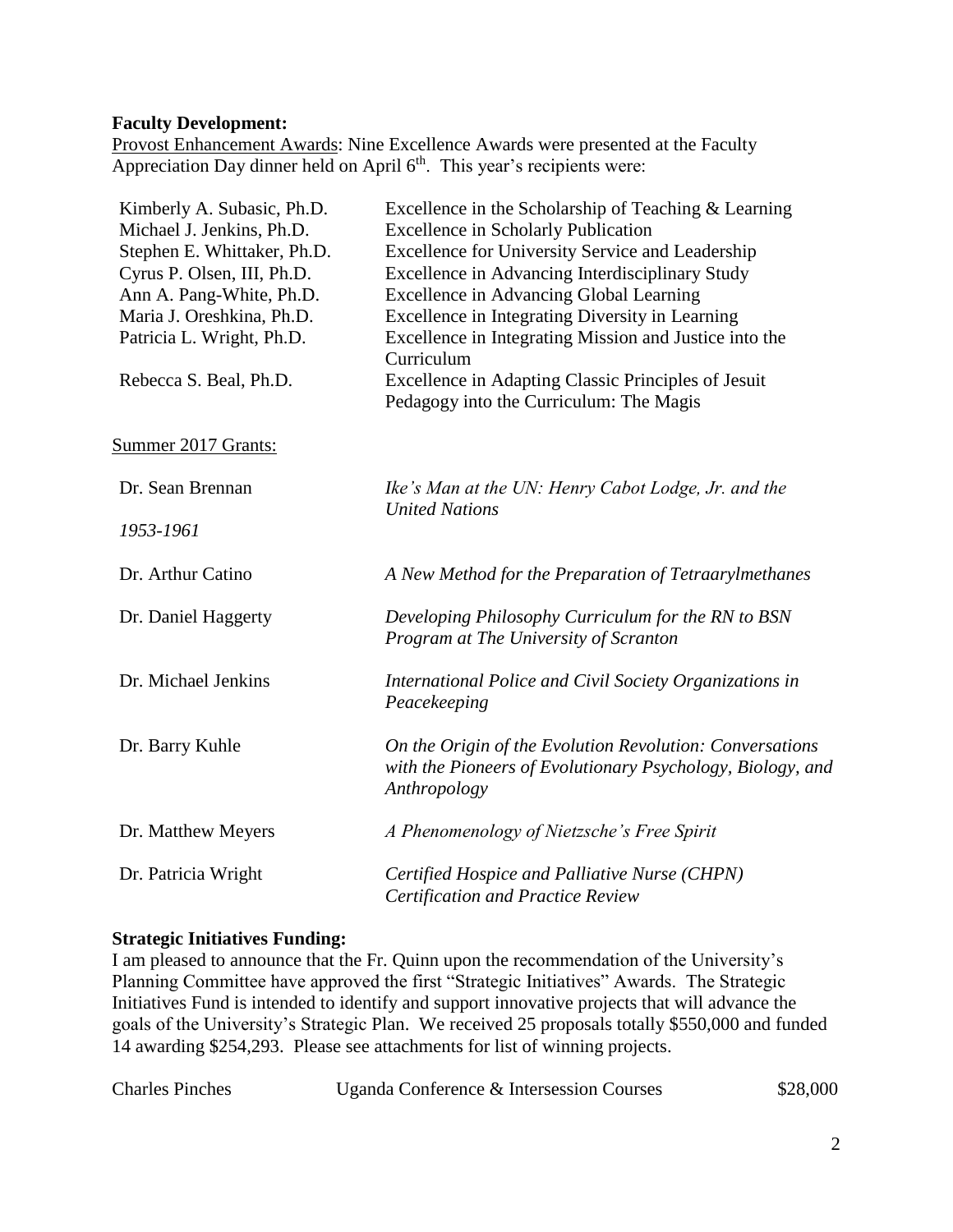| Helen Wolf                   | In Solidarity with Syria Programming                   | 9,428  |
|------------------------------|--------------------------------------------------------|--------|
| <b>Christine Whitney</b>     | <b>Scranton Connections Program</b>                    | 22,000 |
| Joseph Dreisbach             | <b>International Student ESL Support Program</b>       | 45,700 |
| <b>Shannon Murphy Fennie</b> | <b>Student Leadership Capstone Program</b>             | 2,000  |
| Rebecca Beal                 | Scranton big Read Matching Grant                       | 4,690  |
| <b>Jason Wimmer</b>          | Mediation of Collegiate Hall                           | 50,000 |
| Lisa Hall Zielinski          | <b>SBDC</b> Internship Program Communications Campaign | 7,500  |
| Abhijit Roy                  | India MKT and T/RS Intersession Travel Course          | 6,000  |
| Julie Schumacher Cohen       | <b>Center for Community Based Learning</b>             | 45,500 |
| Marian Farrell               | <b>EP II Pedagogy Development</b>                      | 12,000 |
| Alexander Pinarreta          | San Lucas Guatemala Water Filter                       | 400    |
| Rebecca Haggerty             | <b>STEAM Activities for School/Community Groups</b>    | 2,875  |
| <b>Sharon Hudacek</b>        | <b>CLN Nursing Academic Practice Partnership</b>       | 18,500 |

#### **Alpha Sigma Nu:**

Sixty-nine students were inducted into Alpha Sigma Nu, the national honor society for students in Jesuit colleges and universities, at a ceremony held on April 2<sup>nd</sup>. Mary Engel, Ph.D., was presented with the Edward Gannon, S.J. Teacher of the Year Award.

#### **Fulbright Nominations:**

Three of our eight Fulbright applicants made it to the National Semi-Finals. I am pleased to announce that Albena Gesheva was awarded a Fulbright research grant to Germany, Janel Harach is an alternate for a Fulbright to Columbia. Unfortunately, the program that Summer Vaughan applied to in Ireland was suspended this year.

#### **Fellowships and Scholarships:**

I am delighted to announce that Matthew Reynolds a Biochemistry, Cell and Molecular Biology and Biophysics major has been named a 2017 Goldwater Scholar. This year 1,286 students from 470 institutions were nominated for this scholarship. The Foundation named 240 new Goldwater Scholars and identified 307 students as Honorable Mentions.

# **Faculty Handbook:**

The Faculty Handbook Committee, the FPC and the faculty have recommended language changes for the *Faculty Handbook* in the following: Section 25.2 Appeals in Terminal Year and Section 23.0 Application for Promotion, 23.2 Applicant's Responsibility within Department, 23.5 Individual Recommendation, and Appendix I: Standard Operation Procedures for the Board on Rank and Tenure. I will included the language changes in my report to the Board of Trustees Education Committee in May.

#### **The Office of Research and Sponsored Programs:**

We will be celebrating the  $17<sup>th</sup>$  Annual Celebration of Student Scholars on May  $11<sup>th</sup>$  in the Loyola Science Center. Students will present their work (thesis research, FSRP research, President's Fellowship for Summer Research, research or other scholarly projects carried out as independent and extramural research) in the form of a poster presentation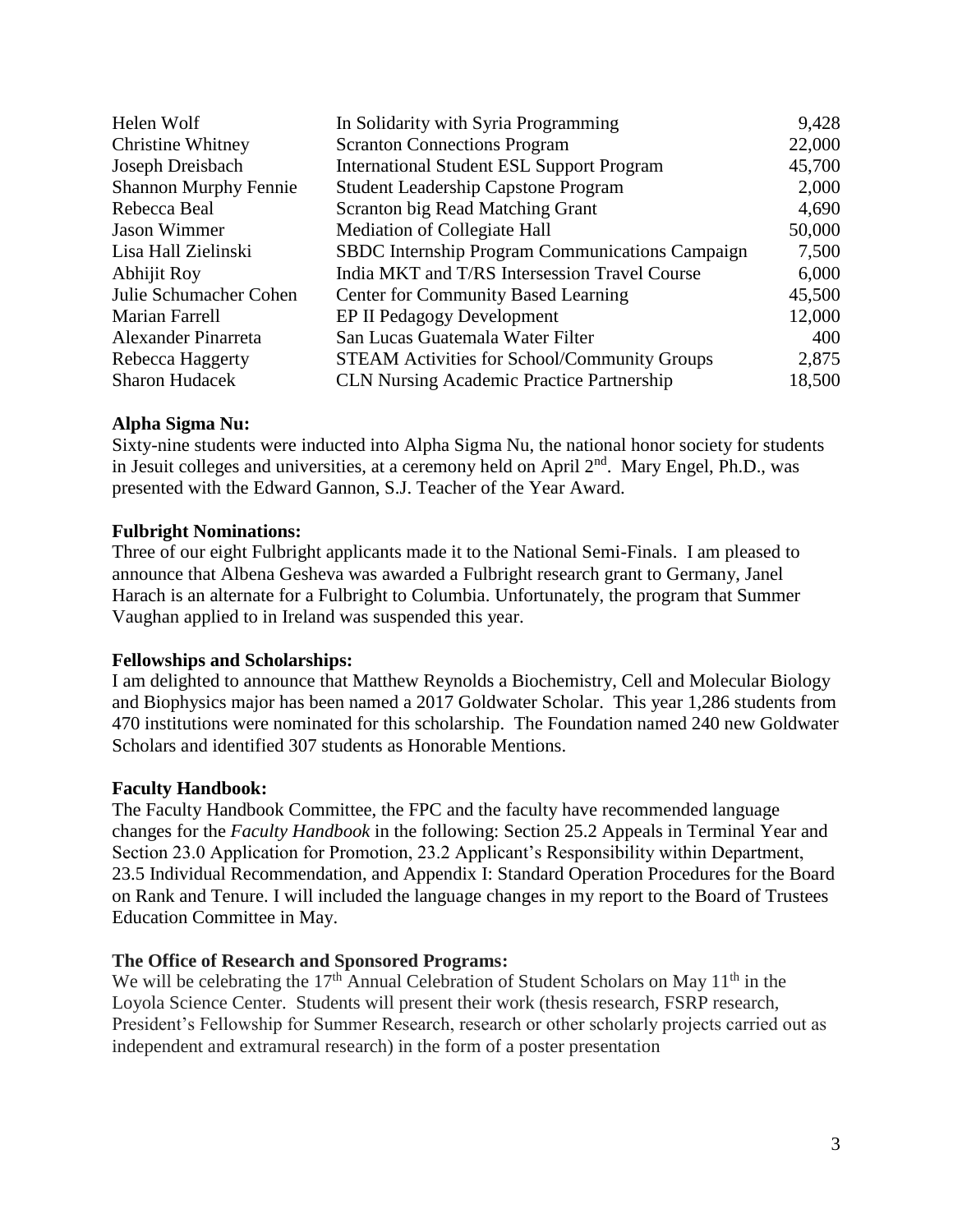#### **Rankings:**

*U.S. News & World Report* ranked The University of Scranton's MBA program among the nation's "Best Graduate Schools" in the 2018 edition of the guidebook, which became available online March 14. In addition, several of Scranton's master's degree programs were among a complete list of graduate school rankings exclusively published online by *U.S. News.* Scranton's graduate programs ranked include: rehabilitation counseling (24); healthcare management (42); physical therapy (53); occupational therapy (58); nurse anesthesia (65); part-time MBA program (122) and nursing (155).

#### **Approved Curriculum:**

| <b>New Program</b><br>Physiology, BS                      | <b>Date Posted</b><br>9/23/16 |
|-----------------------------------------------------------|-------------------------------|
| <b>DBA</b>                                                | 1/30/17                       |
| <b>Business Analytics Minor</b>                           | 11/9/16                       |
| <b>Business Analytics Concentration</b>                   | 11/9/16                       |
|                                                           |                               |
| <b>Program Change</b>                                     |                               |
| RN to BSN remove Nutrition                                | 11/10/16                      |
| Liberal Studies (PCPS)                                    | 1/31/17                       |
| EXSC 112: First-Aid & CPR                                 | 1/31/17                       |
| MS in Special Education                                   | 1/31/17                       |
| Liberal Studies (CAS)                                     | 11/10/16                      |
| Associate Degree in Electrical Engineering                | 11/10/16                      |
| Mathematics, BA                                           | 11/15/17                      |
| Mathematics, BS                                           | 11/15/17                      |
| <b>Adult Gerontology Program</b>                          | 12/19/16                      |
| Curriculum & Instruction Supervision Program              | 1/31/17                       |
| <b>Applied Mathematics</b>                                | 4/7/17                        |
| Mathematics, BA                                           | 4/7/17                        |
| Mathematics, BS                                           | 4/7/17                        |
| Biomathematics - Pre-Health Track                         | 4/7/17                        |
| <b>Biomathematics-Research Track</b>                      | 4/7/17                        |
| <b>Information Technology</b>                             | 3/4/17                        |
| <b>Computer Information Systems</b>                       | 3/4/17                        |
| <b>Computer Science</b>                                   | 3/4/17                        |
|                                                           |                               |
| <b>Program Deletion</b>                                   |                               |
| Rehab Counseling/CJ Concentration                         | 2/13/17                       |
| <b>New Course</b>                                         |                               |
| ESPC 562: Assessment in Applied Behavior Analysis         | 12/19/16                      |
| ESPC 564: Advanced Principles of Behavior and Supervision | 12/19/16                      |
| DBA 600: Applied Business Theory and Constructs           | 1/30/17                       |
| DBA 601: Applied Business Research Process & Design       | 1/30/17                       |
| DBA 602: Academic Governance                              | 1/30/17                       |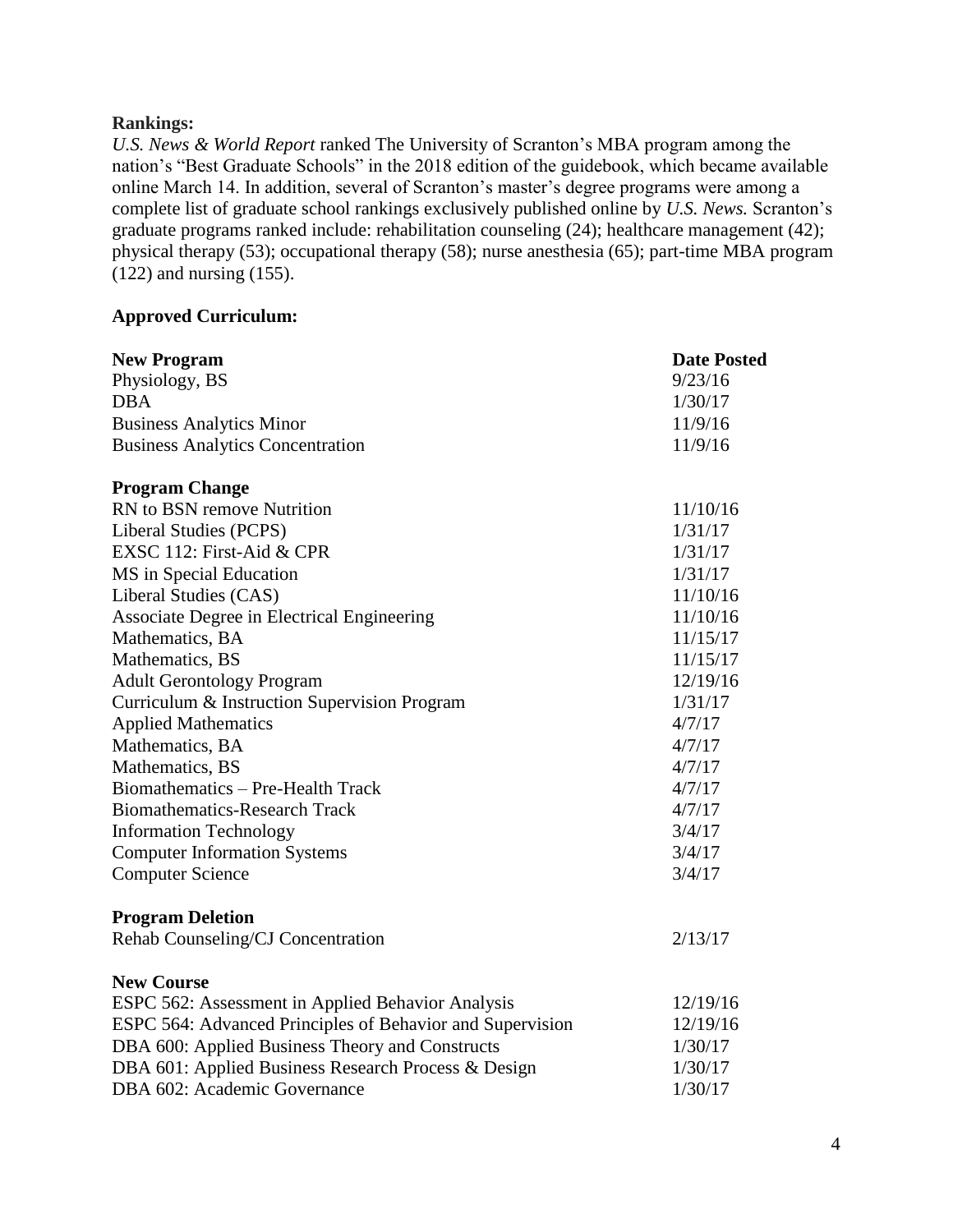| DBA 603: Applied Research Literature Review                      | 1/30/17  |
|------------------------------------------------------------------|----------|
| DBA 604: Applied Research Methods I                              | 1/30/17  |
| DBA 605: Ignatian Seminar I                                      | 1/30/17  |
| DBA 606: Applied Fraud Research Seminar                          | 1/30/17  |
| DBA 607: Applied Research Methods II                             | 1/30/17  |
| DBA 608: Ignatian Seminar II                                     | 1/30/17  |
| DBA 609: Applied Auditing Research Seminar                       | 1/30/17  |
| DBA 610: Applied Research Methods III                            | 1/30/17  |
| DBA 611: Applied Practice Research                               | 1/30/17  |
| DBA 612: Applied Dissertation Design                             | 1/30/17  |
| DBA 613: Teaching & Pedagogy                                     | 1/30/17  |
| DBA 614: Applied Dissertation Research Proposal                  | 1/30/17  |
| DBA 615: Ignatian Seminar III                                    | 1/30/17  |
| DBA 616: Applied Dissertation Research I                         | 1/30/17  |
| DBA 617: Applied Dissertation Research II                        | 1/30/17  |
| DBA 618: Applied Dissertation Research III                       | 1/30/17  |
| ENLT 270: Science Fiction & Utopian/Dystopian Literature         | 11/10/16 |
| PHIL 305: Symbolic Logic                                         | 11/10/16 |
| NURS 412: End of Life Care                                       | 12/19/16 |
| NURS 567: Professional Practice of the Clinical Nurse Specialist | 12/19/16 |
| NURS 568: Advanced Application of the Prof. Practice of the      |          |
| <b>Clinical Nurse Specialist</b>                                 | 12/19/16 |
| OIM/EC 463: Data Mining                                          | 7/5/16   |
| OIM/MIS 542: Data Mining                                         | 7/5/16   |
| PHIL 330: Philosophy of Crowds & Violence                        | 1/13/17  |
| ESPC 507B: Foundational Knowledge of Applied Behavioral Analysis | 2/20/27  |
| ESPC 541B: Principles of Behavior Change for Educators           | 2/20/17  |
| CJ 231: Environmental Criminology                                | 1/31/17  |
| S/CJ 211: Research Methods & Statistics for the Social Sciences  | 3/3/17   |
| CMPS 144L: Computer Science II Lab                               | 3/4/17   |
| CMPS 134L: Computer Science I Lab                                |          |

# **Course Change**

| EDUC 363: Foundations of Literacy II<br>EDUC 339: Math for Grades 2-4<br>CHEM 330: Organic Chemistry III<br>PS 240: Research Methods in Political Science<br>3/4/17<br>3/4/17<br>PS 330: Western Europe in World Affairs<br>PS 140: Scranton & the World<br>3/4/17<br>3/4/17<br>IT 120: Human Computer Interaction<br><b>CMPS 370: Computer Graphics</b><br>3/4/17<br><b>CMPS 144: Computer Science II</b><br>3/4/17<br>CMPS 134: Computer Science I<br>3/4/47 | ESPC 536: Evidence-Based Practices for Students with HI Disabilities |          |
|----------------------------------------------------------------------------------------------------------------------------------------------------------------------------------------------------------------------------------------------------------------------------------------------------------------------------------------------------------------------------------------------------------------------------------------------------------------|----------------------------------------------------------------------|----------|
|                                                                                                                                                                                                                                                                                                                                                                                                                                                                |                                                                      | 12/19/16 |
|                                                                                                                                                                                                                                                                                                                                                                                                                                                                |                                                                      | 12/19/16 |
|                                                                                                                                                                                                                                                                                                                                                                                                                                                                |                                                                      | 2/14/17  |
|                                                                                                                                                                                                                                                                                                                                                                                                                                                                |                                                                      |          |
|                                                                                                                                                                                                                                                                                                                                                                                                                                                                |                                                                      |          |
|                                                                                                                                                                                                                                                                                                                                                                                                                                                                |                                                                      |          |
|                                                                                                                                                                                                                                                                                                                                                                                                                                                                |                                                                      |          |
|                                                                                                                                                                                                                                                                                                                                                                                                                                                                |                                                                      |          |
|                                                                                                                                                                                                                                                                                                                                                                                                                                                                |                                                                      |          |
|                                                                                                                                                                                                                                                                                                                                                                                                                                                                |                                                                      |          |